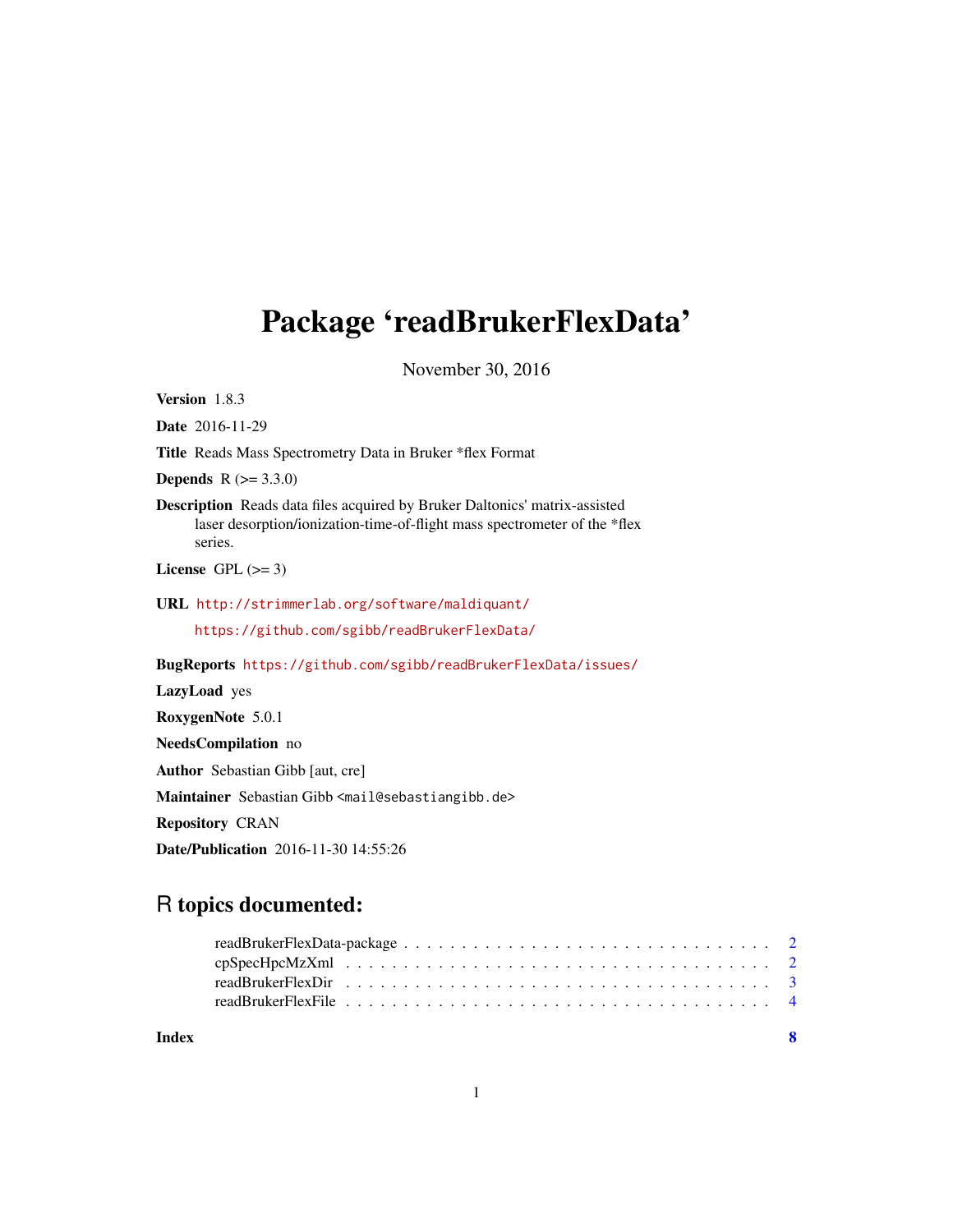<span id="page-1-0"></span>readBrukerFlexData-package

*The readBrukerFlexData Package*

#### Description

The readBrukerFlexData package reads data files acquired by MALDI-TOF MS on Bruker Daltonics machines of the \*flex series. (autoflex, microflex, ultraflex). The package was developed *without* any knowledge nor even support by Bruker Daltonics.

All trademarks are owned by or licensed to Bruker Daltonics.

## Details

|                  | Package: readBrukerFlexData                      |
|------------------|--------------------------------------------------|
| Version: $1.8.3$ |                                                  |
|                  | Date: 2016-11-29                                 |
|                  | License: GPL $(>= 3)$                            |
|                  | URL: https://github.com/sgibb/readBrukerFlexData |

#### Author(s)

Sebastian Gibb <mail@sebastiangibb.de>

# References

<https://github.com/sgibb/readBrukerFlexData>

cpSpecHpcMzXml *Mass spectrum generated by Bruker Daltonics CompassXport*

#### Description

This dataset was generated by Bruker Daltonics CompassXport and imported by [readMzXmlFile](#page-0-0) to R. It is only needed for comparison between Bruker Daltonics' HPC and [.hpc](#page-0-0).

#### Usage

cpSpecHpcMzXml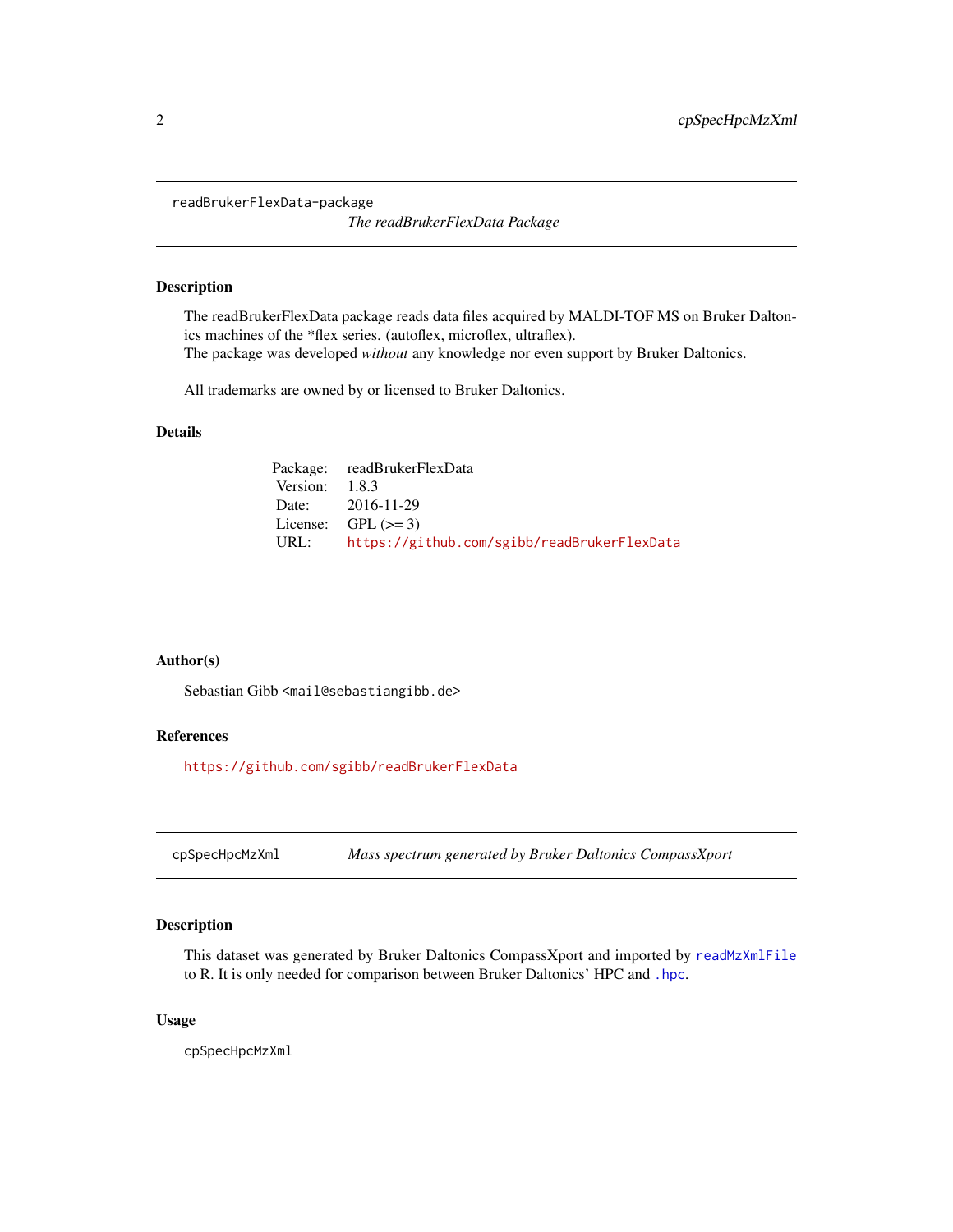#### <span id="page-2-0"></span>readBrukerFlexDir 3

# Format

A list containing a mass and an intensity vector.

#### Source

Examples/hpc/mzXML/hpc.mzXML

# See Also

[.hpc](#page-0-0), [readMzXmlFile](#page-0-0)

<span id="page-2-1"></span>readBrukerFlexDir *Reads recursively mass spectrometry data in Bruker Daltonics XMASS format.*

## Description

This function leads recursively all mass spectrometry data in Bruker Daltonics XMASS format in a specified directory.

#### Usage

```
readBrukerFlexDir(brukerFlexDir, removeCalibrationScans = TRUE,
 removeMetaData = FALSE, useHpc = TRUE, useSpectraNames = TRUE,
 filterZeroIntensities = FALSE, verbose = FALSE)
```
# Arguments

|                        | brukerFlexDir character, path to <i>directory</i> which should be read recursively.                                                                                     |
|------------------------|-------------------------------------------------------------------------------------------------------------------------------------------------------------------------|
| removeCalibrationScans |                                                                                                                                                                         |
|                        | logical, if TRUE all scans in directories called [Cc]alibration will be ig-<br>nored.                                                                                   |
|                        | remove MetaData logical, to calculate mass data a lot of meta data are needed. To save memory<br>they could be deleted after calculation.                               |
| useHpc                 | logical, should Bruker Daltonics' High Precision Calibration be used if avail-<br>able? (see also: .hpc)                                                                |
| useSpectraNames        |                                                                                                                                                                         |
|                        | logical, if TRUE all list elements get an unique name from metaData other-<br>wise file path is used. (If 'removeMetaData' is TRUE 'useSpectraNames' has no<br>effect.) |
| filterZeroIntensities  |                                                                                                                                                                         |
|                        | logical, don't change it. If TRUE all intensities equal 0.0 are removed. (see<br>also: readBrukerFlexFile)                                                              |
| verbose                | logical, print verbose messages?                                                                                                                                        |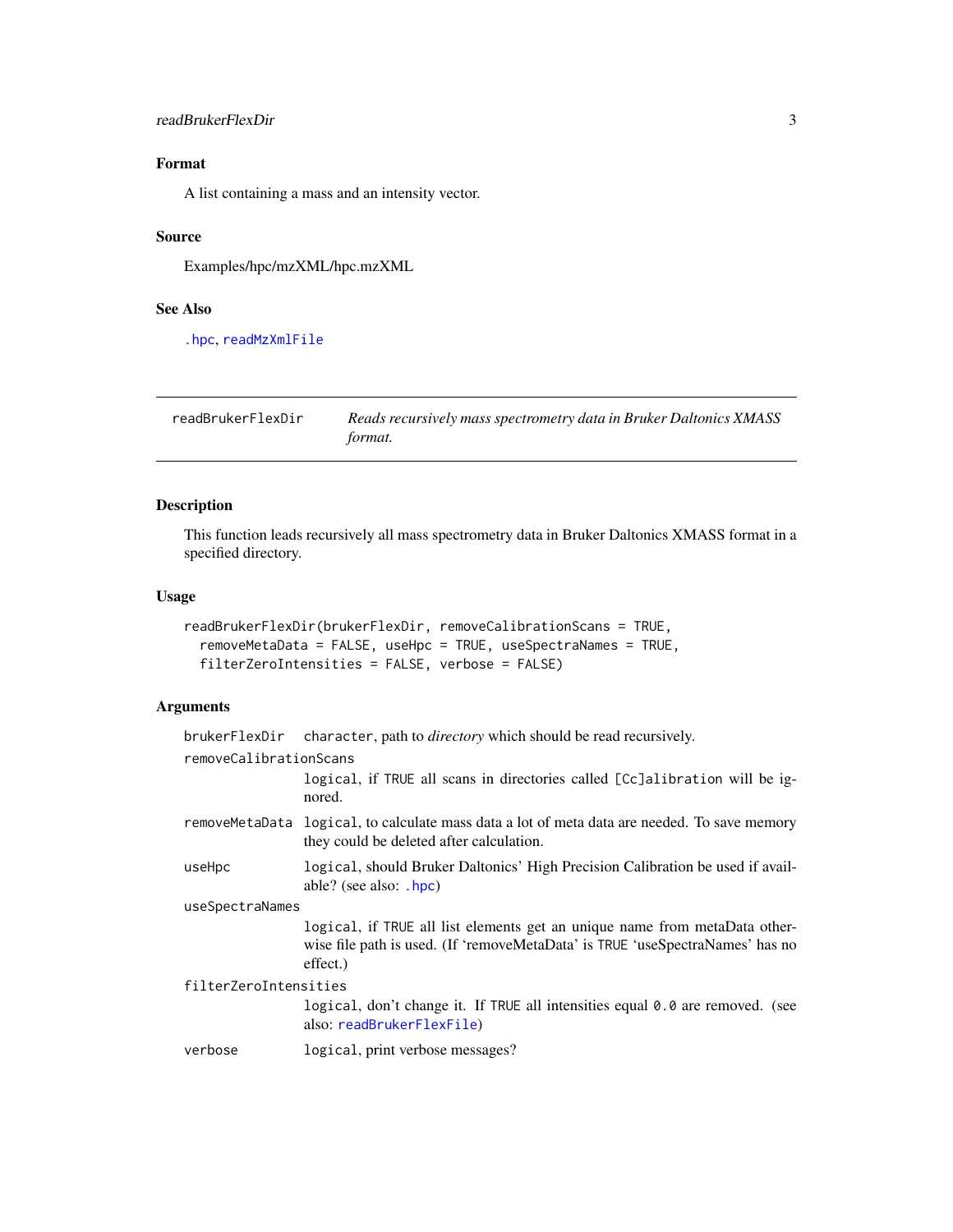#### <span id="page-3-0"></span>Details

See [readBrukerFlexFile](#page-3-1).

#### Value

A list of spectra.

- [[1]]\$spectrum\$mass: A vector of calculated mass.
- [[1]]\$spectrum\$intensity: A vector of intensity values.
- [[1]]\$metaData: A list of metaData depending on read spectrum.

#### See Also

[importBrukerFlex](#page-0-0), [readBrukerFlexFile](#page-3-1), [.hpc](#page-0-0)

#### Examples

```
## load library
library("readBrukerFlexData")
## get examples directory
exampleDirectory <- system.file("Examples", package="readBrukerFlexData")
## read example spectra
spec <- readBrukerFlexDir(file.path(exampleDirectory,
  "2010_05_19_Gibb_C8_A1"))
## plot spectra
plot(spec[[1]]$spectrum$mass, spec[[1]]$spectrum$intensity, type="n")
l <- length(spec)
legendStr <- character(l)
for (i in seq(along=spec)) {
 lines(spec[[i]]$spectrum$mass, spec[[i]]$spectrum$intensity, type="l",
        col=rainbow(l)[i])
 legendStr[i] <- spec[[i]]$metaData$fullName
}
## draw legend
legend(x="topright", legend=legendStr, col=rainbow(l), lwd=1)
```
<span id="page-3-1"></span>readBrukerFlexFile *Reads mass spectrometry data in Bruker Daltonics XMASS format.*

#### Description

This function reads mass spectrometry data in Bruker Daltonics XMASS format used by Bruker Daltonics mass spectrometer of \*flex series (autoflex, microflex, ultraflex).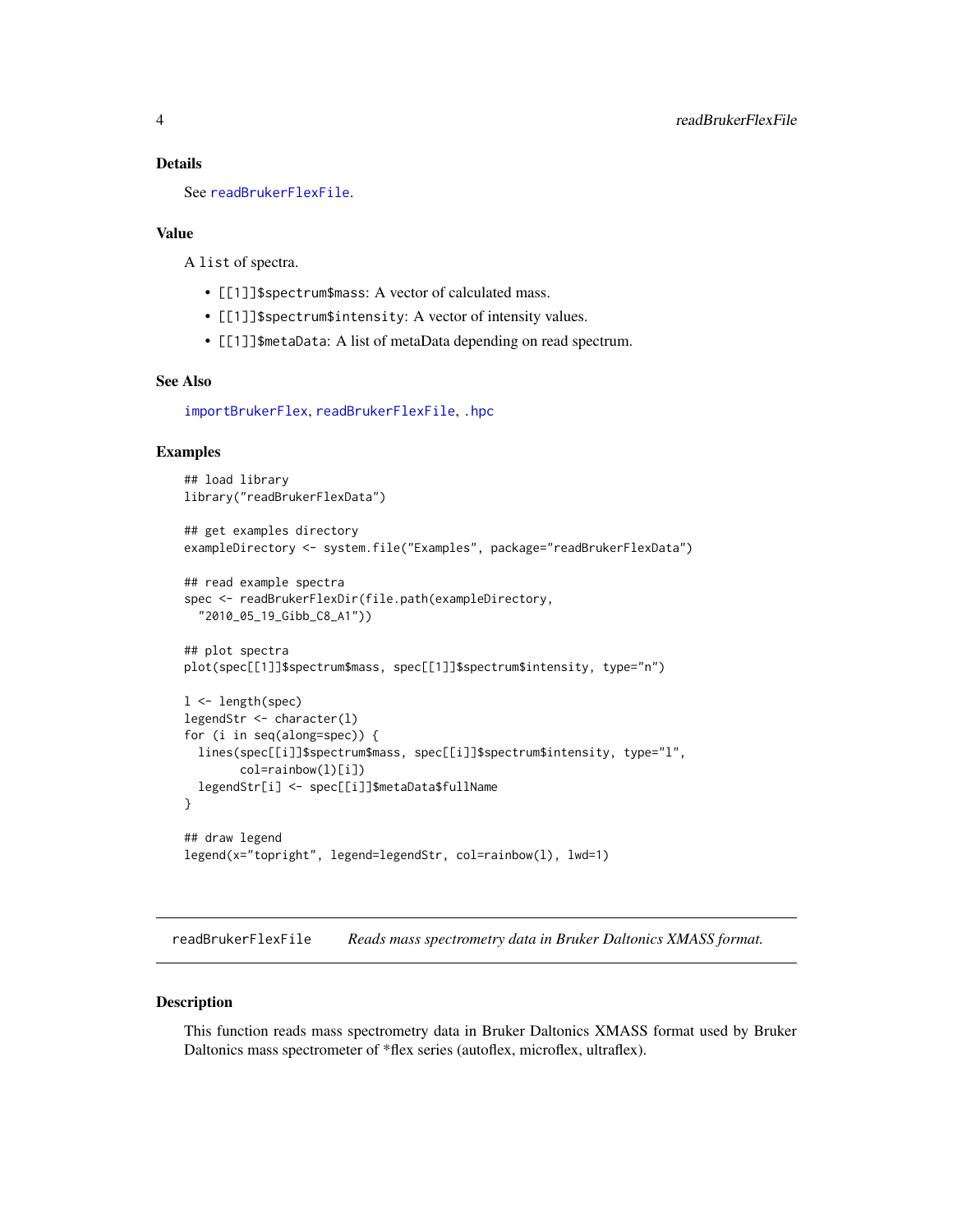# <span id="page-4-0"></span>readBrukerFlexFile 5

# Usage

```
readBrukerFlexFile(fidFile, removeMetaData = FALSE, useHpc = TRUE,
  filterZeroIntensities = FALSE, keepNegativeIntensities = FALSE,
  verbose = FALSE)
```
# Arguments

| fidFile                 | character, path to <i>fid</i> file which should be read.                                                                  |
|-------------------------|---------------------------------------------------------------------------------------------------------------------------|
| removeMetaData,         |                                                                                                                           |
|                         | logical, to calculate mass data a lot of meta data are needed. To save memory<br>they could be deleted after calculation. |
| useHpc                  | logical, should Bruker Daltonics' High Precision Calibration be used if avail-<br>able? (see also: $.hpc$ )               |
| filterZeroIntensities   |                                                                                                                           |
|                         | logical, don't change it. If TRUE all intensities equal 0.0 are removed. (see<br>also: 'Details' section)                 |
| keepNegativeIntensities |                                                                                                                           |
|                         | logical, don't change it. If FALSE all intensities less than zero are replaced by<br>zero. (see also: 'Details' section)  |
| verbose                 | logical, print verbose messages?                                                                                          |

#### Details

readBrukerFlexFile has to import the following data to calculating mass from *acqu* file:

| acqu-value       | becomes metaData                  | description                                                  |
|------------------|-----------------------------------|--------------------------------------------------------------|
| <b>\$BYTORDA</b> | metaData\$byteOrder               | endianness of fid file                                       |
| <b>STD</b>       | metaData\$number                  | total number of measured time periods                        |
| <b>SDELAY</b>    | metaData\$timeDelay               | first measured intensity after <i>metaData\$timeDelay</i> ns |
| \$DW             | metaData\$timeDelta               | ns between measured time periods                             |
| \$ML1            | metaData\$calibrationConstants[1] | mass calibration constant                                    |
| \$ML2            | metaData\$calibrationConstants[2] | mass calibration constant                                    |
| \$ML3            | metaData\$calibrationConstants[3] | mass calibration constant                                    |
|                  |                                   |                                                              |

If High Precision Calibration (HPC) is used, readBrukerFlexFile needs:

| acqu-value       | becomes metaData                 | description                                                     |
|------------------|----------------------------------|-----------------------------------------------------------------|
| <b>\$HPCIBHi</b> | metaData\$hpc\$limits["maxMass"] | upper mass threshold                                            |
| <b>SHPCIBLO</b>  | metaData\$hpc\$limits["minMass"] | lower mass threshold                                            |
| \$HPClOrd        | metaData\$hpc\$order             | polynomial order                                                |
| <b>SHPCIUse</b>  | metaData\$hpc\$use               | maybe using of HPC? (seems to be always "yes" in our test data) |
| \$HPCStr         | metaData\$hpc\$coefficients      | polynomial coefficients in a string                             |

readBrukerFlexFile tries also to import [optional]: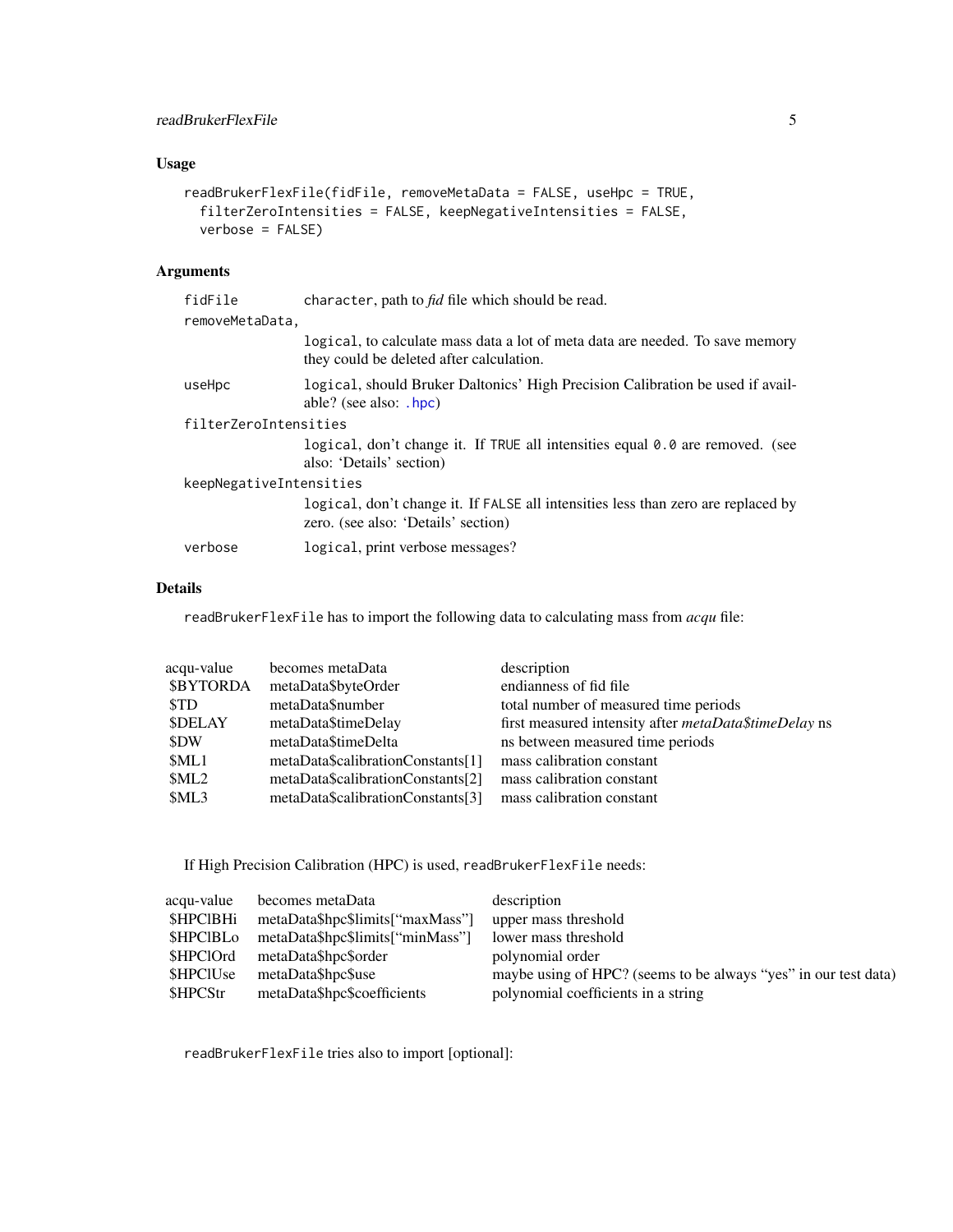# 6 readBrukerFlexFile

| acqu-value              | becomes metaData                                     | description                  |
|-------------------------|------------------------------------------------------|------------------------------|
| <b>DATATYPE</b>         | metaData\$dataType                                   | e.g CONTINUOUS MASS          |
| SPECTROMETER/DATASYSTEM | metaData\$dataSystem                                 | e.g. Bruker Flex Series      |
| .SPECTROMETER TYPE      | metaData\$spectrometerType                           | e.g. TOF                     |
| .INLET                  | metaData\$inlet                                      | <b>DIRECT</b>                |
| <b>.IONIZATION MODE</b> | metaData\$ionizationMode                             | $e.g. LD+$                   |
| <b>\$DATE</b>           | metaData\$date                                       | same as \$AQ_DATE but of     |
| <b>\$ACQMETH</b>        | metaData\$acquisitionMethod                          | path to method file          |
| \$AQ_DATE               | metaData\$acquisitionDate                            | acquisition date             |
| \$AQ_mod                | metaData\$acquisitionMode                            | acquisition mode             |
| \$AQOP_m                | metaData\$acquisitionOperatorMode, metaData\$tofMode | <b>LINEAR / REFLECTOR</b>    |
| <b>\$ATTEN</b>          | metaData\$laserAttenuation                           | laser beam attenuation       |
| SCMT[1:4]               | metaData\$comments                                   | comments                     |
| <b>\$DEFLON</b>         | metaData\$deflection                                 | deflection ON/OFF            |
| <b>\$DIGTYP</b>         | metaData\$digitizerType                              | type of digitizer            |
| \$DPCAL1                | metaData\$deflectionPulserCal1                       | deflection pulser cal 1      |
| <b>\$DPMASS</b>         | metaData\$deflectionPulserMass                       | deflection pulser mass       |
| \$FCVer                 | metaData\$flexControlVersion                         | Version of Bruker Daltonic   |
| \$ID_raw                | metaData\$id                                         | spectrum id                  |
| <b>\$INSTRUM</b>        | metaData\$instrument                                 | e.g. AUTOFLEX                |
| \$InstrID               | metaData\$instrumentId                               | ID of mass spectrometer      |
| \$InstTyp               | metaData\$instrumentType                             | instrument type              |
| \$Lift1                 | metaData\$lift[1]                                    | LIFT constant?               |
| \$Lift2                 | metaData\$lift[2]                                    | LIFT constant?               |
| <b>SMasserr</b>         | metaData\$massError                                  | initial mass error in ppm    |
| \$NoSHOTS               | metaData\$laserShots                                 | number of applied laser she  |
| <b>\$PATCHNO</b>        | metaData\$patch                                      | sample postion on target     |
| \$PATH                  | metaData\$path                                       | original file path (on Bruke |
| <b>SREPHZ</b>           | metaData\$laserRepetition                            | laser repetition rate in Hz  |
| \$SPOTNO                | metaData\$spot                                       | same as \$PATCHNO (in ol     |
| \$SPType                | metaData\$spectrumType                               | e.g. TOF                     |
| \$TgIDS                 | metaData\$target\$id                                 | target ids                   |
| \$TgCount               | metaData\$target\$count                              | number of measurements y     |
| \$TgSer                 | metaData\$target\$serialNumber                       | target serial number         |
| \$TgTyp                 | metaData\$target\$typeNumber                         | target type number           |
| \$TLift                 | metaData\$tlift                                      | LIFT constant?               |
|                         |                                                      |                              |

import from file path:

| value                         | becomes metaData     | description           |
|-------------------------------|----------------------|-----------------------|
| full current path to fid file | metaData\$file       | path on local machine |
| sample name                   | metaData\$sampleName | $\sim$                |

filterZeroIntensities: Change default value is not recommended! If TRUE all intensities equal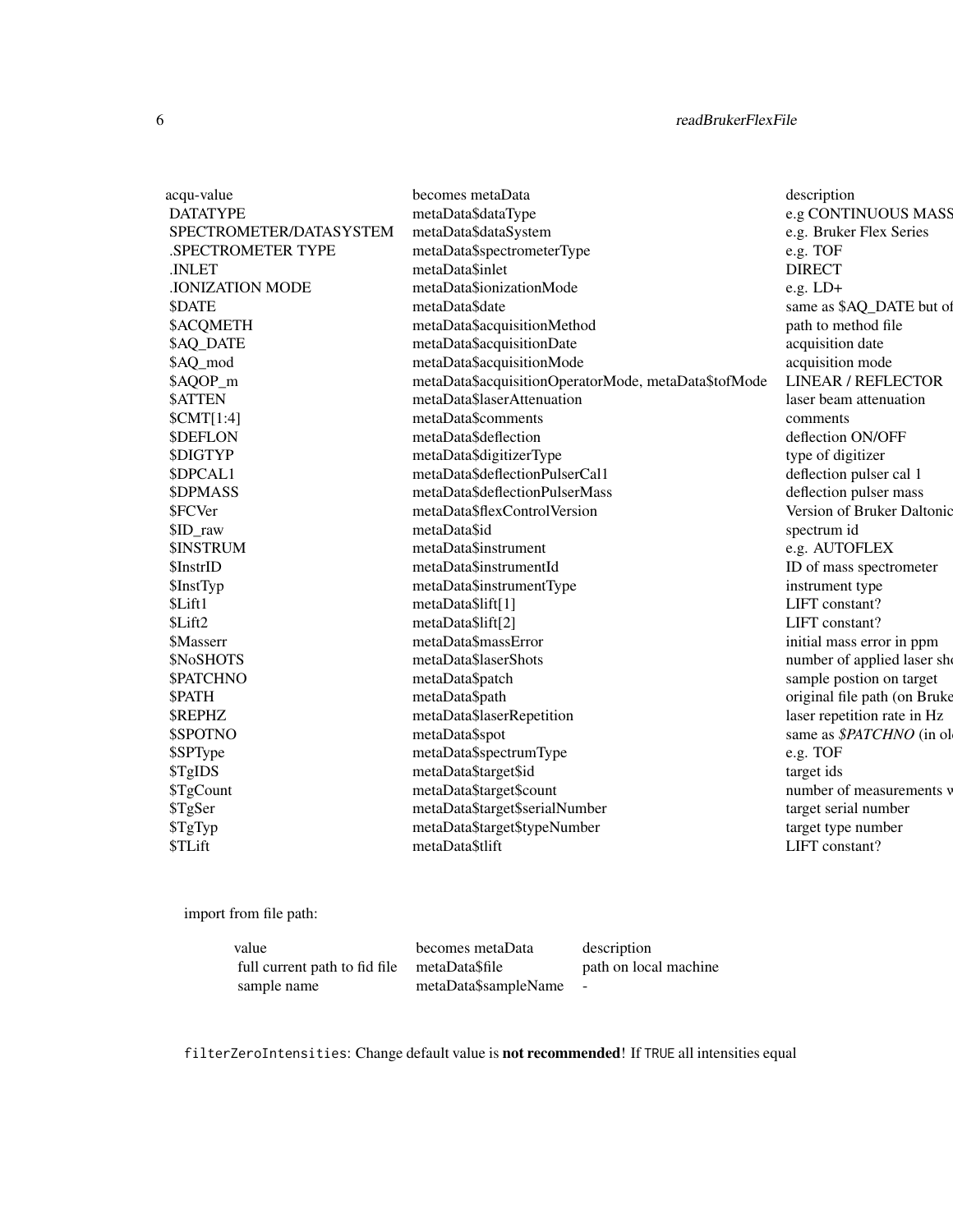#### <span id="page-6-0"></span>readBrukerFlexFile 7

zero are removed. This parameter exists only to be compatible to Bruker Daltonics CompassXport's mzXML export function. For details see: 'Release Notes for CompassXport 3.0.3', cap. 6 'Filtering of Zero Intensities': "Bruker Daltonics' Acquisition Software will compress Analysis raw data. To save on operation time and to keep export file sizes small, CompassXport 3.0.3 will filter out zero  $(0.0)$  intensities when exporting to mzXML or mzData  $\dots$ "

keepNegativeIntensities: Change default value is not recommended! If TRUE negative intensity values are not replaced by zero. This parameter exists only to be compatible to Bruker Daltonics CompassXport.

#### Value

A list of spectra and metadata.

- spectrum\$mass: A vector of calculated mass.
- spectrum\$tof: A vector of time-of-flight data.
- spectrum\$intensity: A vector of intensity values.
- metaData: A list of metaData depending on read spectrum.

#### See Also

<https://github.com/sgibb/readBrukerFlexData/wiki>, [importBrukerFlex](#page-0-0), [readBrukerFlexDir](#page-2-1), [.hpc](#page-0-0)

#### Examples

```
## load library
library("readBrukerFlexData")
```

```
## get examples directory
exampleDirectory <- system.file("Examples", package="readBrukerFlexData")
```

```
## read example spectrum
spec <- readBrukerFlexFile(file.path(exampleDirectory,
  "2010_05_19_Gibb_C8_A1/0_A1/1/1SLin/fid"))
```
## print metaData print(spec\$metaData)

```
## plot spectrum
plot(spec$spectrum$mass, spec$spectrum$intensity, type="l", col="red")
```